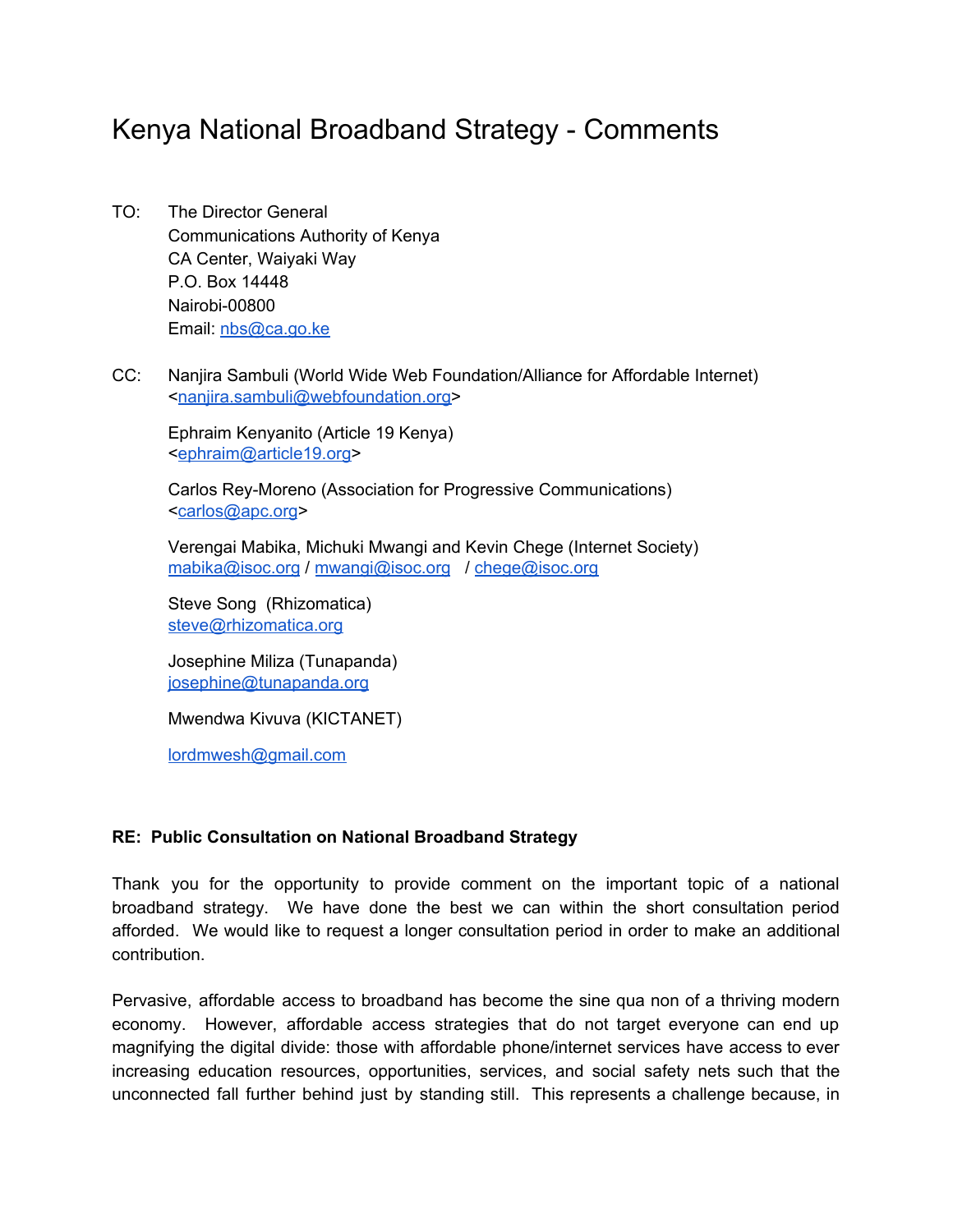spite of the phenomenal spread of mobile and now mobile broadband infrastructure in the last 20 years, network growth is now slowing<sup>1</sup> as the economic models of large mobile network operators fail to match the economics of poorer more sparsely populated rural areas. According, there is a need to enable alternative approaches to broadband delivery that can complement existing network operator models.

We commend you for the strong approach you have outlined in your report with regard to the role that the "bottom up model<sup>2</sup>" could play in closing the "Infrastructure and Connectivity" gaps identified<sup>3</sup>. Case studies from around the world<sup>456</sup> provide convincing evidence of the positive impacts of bottom-up approaches to access infrastructure. The ITU Development Bureau has recommended that governments support small and non-profit community operators<sup>7</sup>. We believe there is no doubt that the answer to the question the proposed National Broadband Strategy poses itself "Do we also see the scope to support local bottom-up citizen initiatives?" (page 51) is an emphatic yes.

Having recognized the value of the bottom-up model, we have the following recommendations for the text that we believe will improve its impact:

• Improve the consistency in the terminology when referring to initiatives following the local bottom-up citizen model. In the current text references to: community broadband model (page 53), community broadband initiatives (page 110), community broadband access networks (page 113), and community networks (page 137) seem to be used interchangeably. Additionally, this model is also implied as part of the strategies (which we commend) to support Community Based Organizations (CBOs) (page 79). Harmonizing the terminology to refer to them will facilitate its implementation. Additionally, there should be a difference between the recognized potential for

<https://www.giswatch.org/community-networks>

<sup>&</sup>lt;sup>1</sup> Universal internet access unlikely until at least 2050, experts say. The Guardian. 10 January 2019. [https://www.theguardian.com/technology/2019/jan/10/universal-internet-access-unlikely-until-2050-expert](https://www.theguardian.com/technology/2019/jan/10/universal-internet-access-unlikely-until-2050-experts-say-lack-skills-investment-slow-growth) [s-say-lack-skills-investment-slow-growth](https://www.theguardian.com/technology/2019/jan/10/universal-internet-access-unlikely-until-2050-experts-say-lack-skills-investment-slow-growth)

 $2$  Ref page 51: " Bottom-up model. The bottom-up, or local community, model involves a group of end users organizing themselves into a jointly owned and democratically controlled group (frequently a co-operative) capable of overseeing the contract to build and operate their own local broadband network."

<sup>&</sup>lt;sup>3</sup> Ref page 33: "Rural areas are seriously lacking in coverage" & "Low geographical coverage of broadband services; for example, 50% of locations have no 3G services; further, 83% of the land mass lacks broadband services. In addition, fiber optic cables only cover 60,000 km (17% land coverage)" 4 Global Information Society Watch 2018: Community Networks.

<sup>&</sup>lt;sup>5</sup> Supporting the Creation and Scalability of Affordable Access Solutions: Understanding Community Networks in Africa. Carlos Rey-Moreno. 2017

[https://www.internetsociety.org/resources/doc/2017/supporting-the-creation-and-scalability-of-affordable-a](https://www.internetsociety.org/resources/doc/2017/supporting-the-creation-and-scalability-of-affordable-access-solutions-understanding-community-networks-in-africa/) [ccess-solutions-understanding-community-networks-in-africa/](https://www.internetsociety.org/resources/doc/2017/supporting-the-creation-and-scalability-of-affordable-access-solutions-understanding-community-networks-in-africa/) 

<sup>6</sup> Community Networks in Latin America: Challenges, Regulations and Solutions. Carlos Baca, Luca Belli, Erick Huerta & Karla Velasco 2018.

<https://www.internetsociety.org/resources/doc/2018/community-networks-in-latin-america/>

<sup>&</sup>lt;sup>7</sup> Recommendation ITU-D 19. Telecommunications for rural and remote areas (Pages 630 - 635) https://www.itu.int/en/ITU-D/Conferences/WTDC/WTDC17/Documents/WTDC17\_final\_report\_en.pdf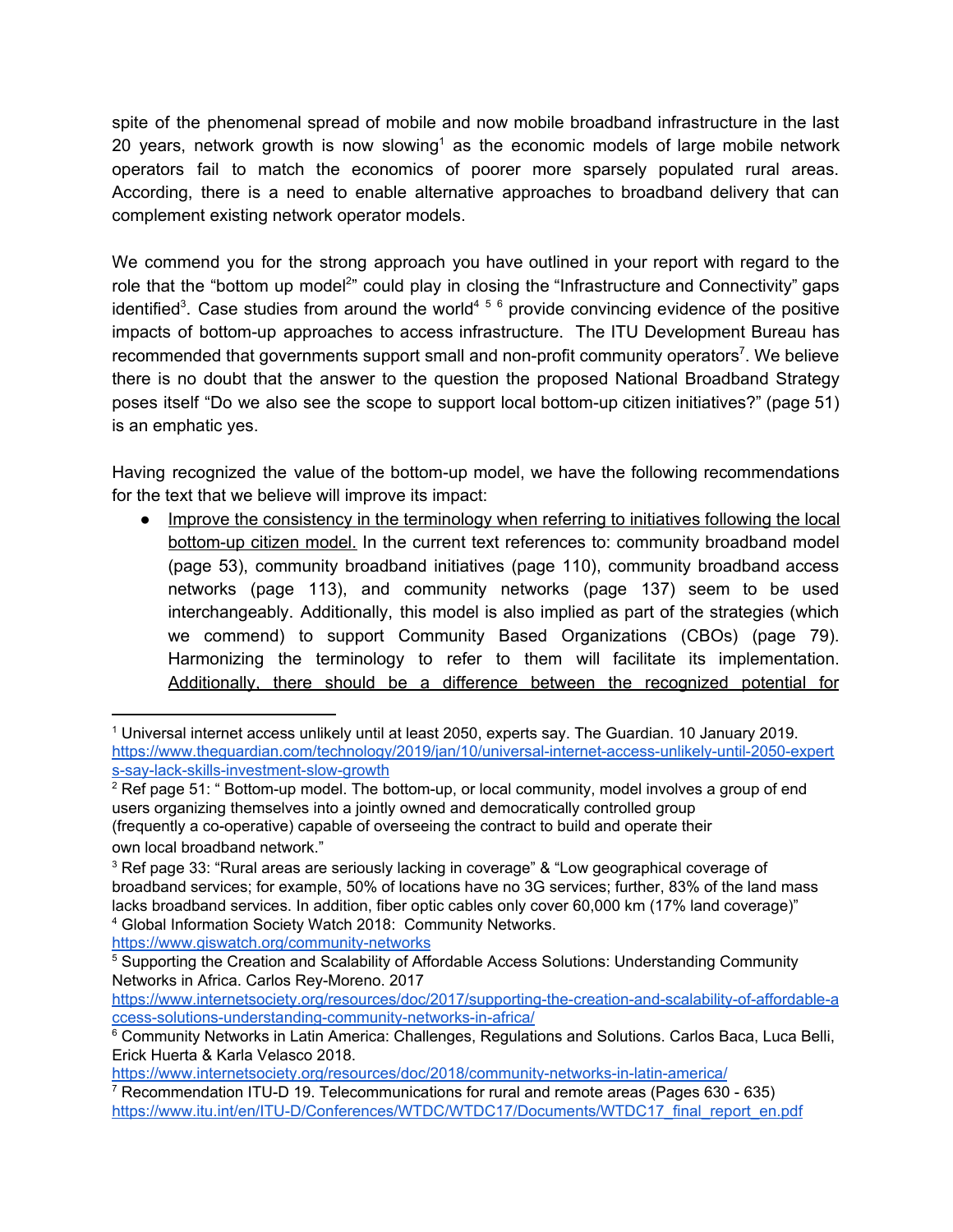communities to become both "Physical Infrastructure Providers", "Network Providers" and " Service Providers", to other references in text referring to infrastructure deployed in the communities but operated and owned by external players. That is the case with references to "community access networks" (page 59 & 60), "community network hubs" (page 60), community access centres/points (page 109, and references to CAPs). The extension by communities of these CAPs, as in the example provided in page 113 should be encouraged.

- Place more emphasis on the role that communities can play as "Strategic key stakeholders in Broadband Value chain". As such, we recommend the role defined for them in Page 60 to be redefined as a more active one, particularly around Connectivity along the lines of the bottom up model definition but also with regard to Capacity Building, see below.
- Include support for the creation of operators following this model as part of the "Strategy" for Policy, legal and Regulatory Environment" in the Sub-issue "Broadband coverage in rural and Underserved areas e.g. slums" sub-issue. The strategies outlined for CBOs (page 79), as well as others included throughout the document such as tax and licensing incentives, access to Universal Service Funds, and others described below should be considered as part of the support of this model.
	- Additionally, we recommend this support to take the form of:
		- A review of cooperative legislation in Kenya from the point of view of enabling telecommunications cooperatives.
		- Establishment of financing mechanisms for telecommunications cooperatives
		- Establishment of dedicated human resources within the regulator to facilitate and support applications from community networks, ideally decentralised to regions.
		- Consideration of license exemption or reduced regulatory fees for non-profit telecommunications cooperatives.
		- Increase ways for community based initiatives to access funding programs e.g. through simplifying the application process
		- Adapt regulatory administrative and financial burden to the scale and scope of the operators. For instance, consider waiving fees for non-profits and/or ISPs with turnover below a threshold amount per year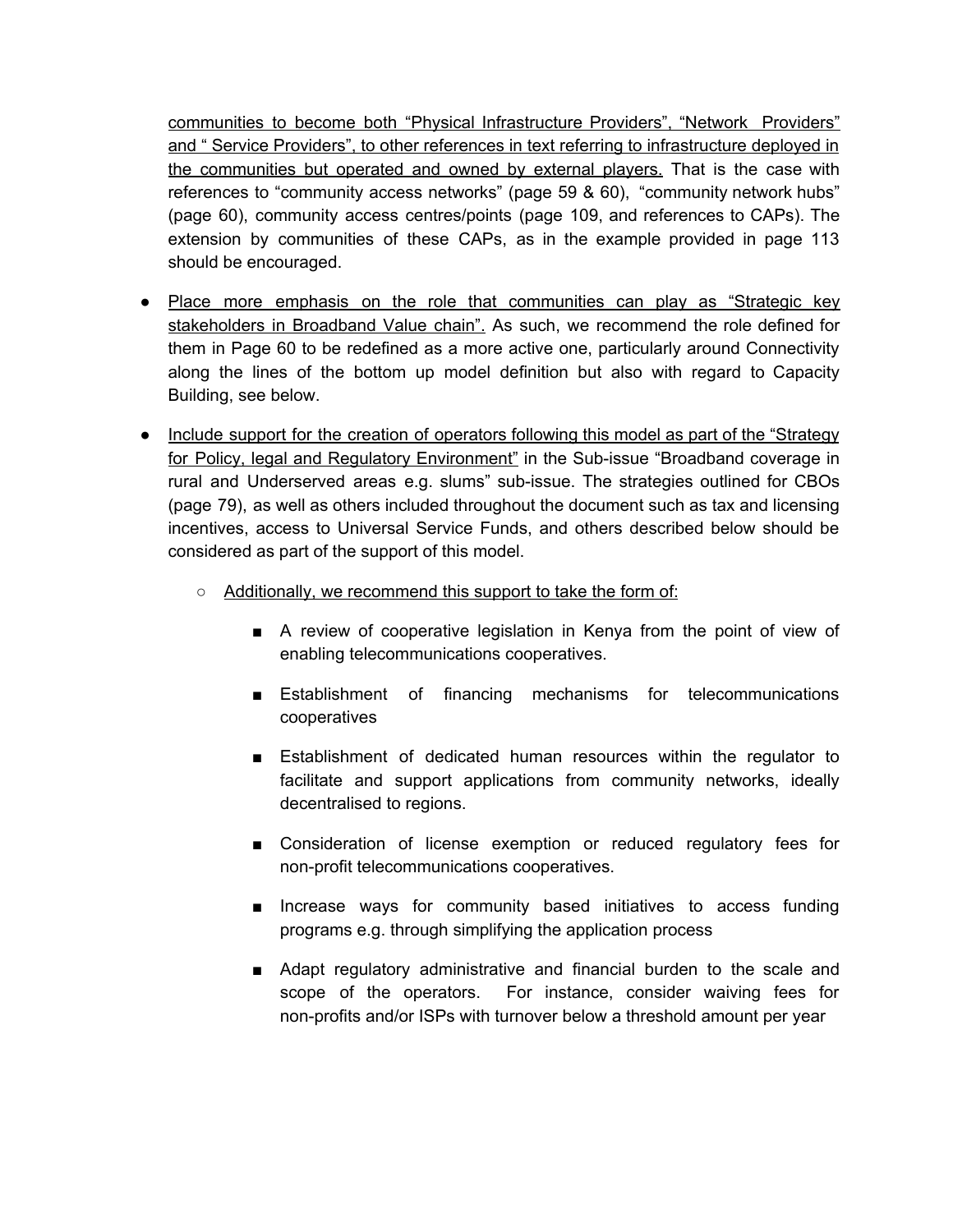Capacity building and innovation (Page 39) should adopt a bottom-up model so that local communities can be actively involved in deploying broadband infrastructure and the creation of locally relevant content.This can be achieved through:

- Actively involving community leaders, champions and members who understand local perspectives in creating ICT training programs and curricula that support development of talent within communities for broadband deployment.
- Have mechanisms that promote peer to peer learning opportunities to facilitate knowledge exchange among communities. We recommend the establishment of a national community networks development program in collaboration with strategic partners to develop the capacity, provide guidance, mentorship and handholding for startup community networks to lower the risk factors.
- Create strategies to encourage local businesses especially in rural and underserved areas to adopt use of ICTs. This can be done through harnessing the power of community led initiatives to help spread interest and uptake.

Below, there is a further set of more general recommendations that would have relevance for bottom-up community owned models but also for small-scale commercial operators attempting to provide affordable broadband coverage in rural and underserved areas:

# Spectrum

Section 3.2 on Infrastructure and Connectivity (page 33) recognises that "This notwithstanding, spectrum costs and the process of acquiring can constitute big barriers to the roll out of wireles s infrastructure and need to be addressed." We believe this is a fundamental issue that may require new approaches to address adequately.

The economics of rural access are not improved by high license fees for spectrum access. License-exempt WiFi infrastructure has shown its potential to address access challenges. Kenya is home to the largest public WiFi network in Sub-Saharan Africa<sup>8</sup> but license-exempt spectrum represents a tiny fraction of the available frequencies for wireless broadband. We encourage the creation of spectrum policies and regulation that specifically target affordable access in rural areas. We encourage the following strategic innovations in spectrum management that could improve affordable access to rural broadband.

<sup>&</sup>lt;sup>8</sup> Kenya's BRCK Acquires Surf To Become The Biggest Public WiFi Network In Sub-Saharan Africa. Forbes Magazine 15 February 2019

[https://www.forbes.com/sites/tobyshapshak/2019/02/15/kenyas-brck-acquires-surf-to-become-the-biggest](https://www.forbes.com/sites/tobyshapshak/2019/02/15/kenyas-brck-acquires-surf-to-become-the-biggest-public-wifi-network-in-sub-saharan-africa/) [-public-wifi-network-in-sub-saharan-africa/](https://www.forbes.com/sites/tobyshapshak/2019/02/15/kenyas-brck-acquires-surf-to-become-the-biggest-public-wifi-network-in-sub-saharan-africa/)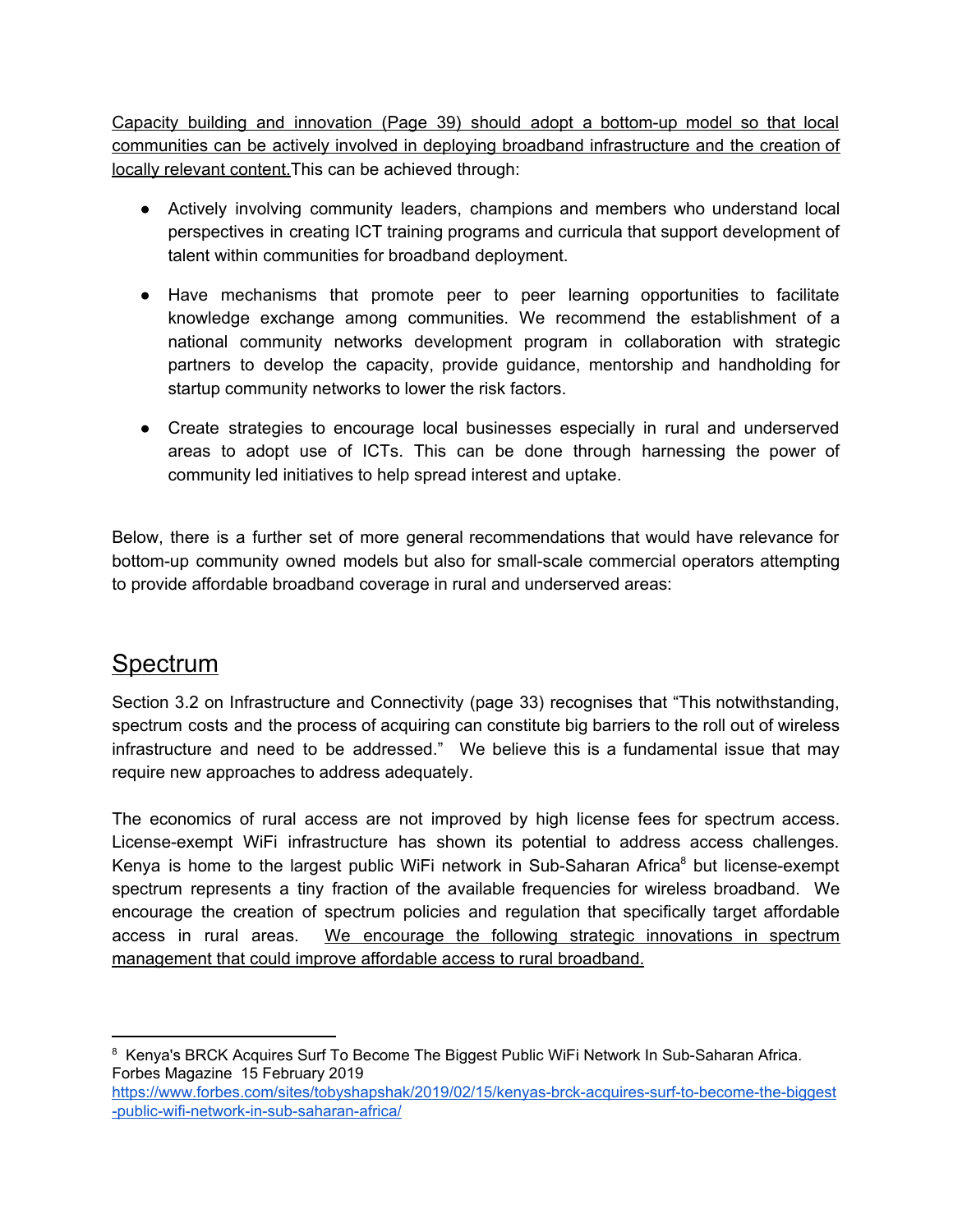- Specific set-asides of IMT spectrum on a primary or secondary basis for use by social-purpose service providers in rural areas<sup>9</sup>.
- Expansion of the license-exempt WiFi frequencies, in line with good practice in other countries, to expand opportunities for WiFi service provision<sup>10</sup>.
- Adoption of dynamic spectrum licensing such as TV White Space technology or LTE services such as Citizens Broadband Radio Service<sup>11</sup> (CBRS)

This opens up the potential for small operators and community networks to access spectrum in order to deliver access to underserved (or unserved) communities.

## **Backbone**

Table 13: Strategy for Policy, Legal and Regulatory Environment (page 82) of the strategy addresses the issue of broadband as a utility with the stated objective "To elevate broadband status to that of utilities such as electricity and water". We commend this objective and encourage the strategy to explicitly address the economic nature of **utility infrastructure.**  Recognising broadband backhaul as infrastructure, acknowledges value that accrues from the positive externalities of the network infrastructure far exceed the value generated by direct revenues or taxes generated specifically from the network infrastructure itself. That is to say that the wealth generated by the growth in social and economic activity enabled by the network infrastructure will be far greater than any revenue from network traffic charges.

Accordingly, it is of national strategic interest to make the cost of broadband utility backhaul infrastructure as low as possible in order to generate the maximum amount of traffic on backhaul networks.

We commend the strategy for its emphasis of the importance of Open Access networks which afford fair access to network infrastructure for all players.

We encourage the establishment strategic interconnection points in rural and underserved communities where community network providers can access the national open access networks such as NOFBI.

<sup>9</sup> Programa Anual de Uso y Aprovechamiento de Bandas de Frecuencias 2015. Instituto Federal de Telecomunicaciones.

[http://www.ift.org.mx/industria/espectro-radioelectrico/programa-anual-de-uso-y-aprovechamiento/progra](http://www.ift.org.mx/industria/espectro-radioelectrico/programa-anual-de-uso-y-aprovechamiento/programa-2015) [ma-2015](http://www.ift.org.mx/industria/espectro-radioelectrico/programa-anual-de-uso-y-aprovechamiento/programa-2015) 

<sup>&</sup>lt;sup>10</sup> FCC Notice of Proposed Rulemaking In the Matter of Unlicensed Use of the 6 GHz Band. 2 October 2018. <https://docs.fcc.gov/public/attachments/DOC-354364A1.pdf>

<sup>&</sup>lt;sup>11</sup> Wikipedia entry for Citizens Broadband Radio Service as implemented by the US communication regulator [https://en.wikipedia.org/wiki/Citizens\\_Broadband\\_Radio\\_Service](https://en.wikipedia.org/wiki/Citizens_Broadband_Radio_Service)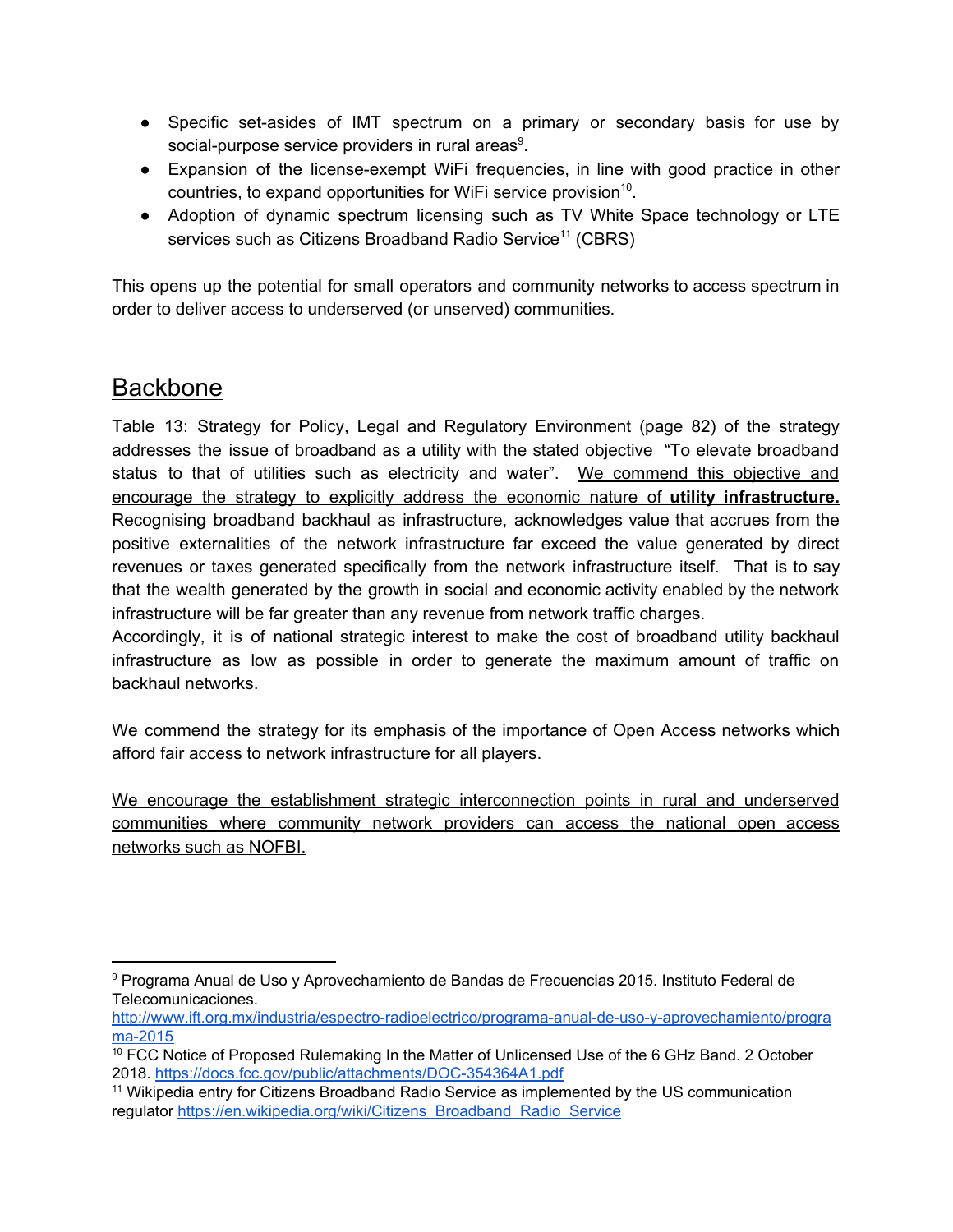In order to reduce the cost of civil works involved in infrastructure build and to avoid duplication of infrastructure, we encourage a *"Dig once* " approach to infrastructure planning and the provision of ducts during road, rail, and utility construction . <sup>12</sup>

Lastly, a broadband strategy might include a set-aside of capacity on the NOFBI network which makes capacity available to bottom-up rural broadband initiatives.

# Transparency and Open Data

In section 5.5 (page 67) on Collaboration, the strategy recognises the collaborative, open, ecosystemic nature of internet infrastructure.

"In its Global Internet Report 2014, the Internet Society notes that "Internet ecosystem" is characterized by the involvement of a broad range of stakeholders and the use of services and infrastructure with dispersed ownership and control and operates on the basis of openness, transparency and collaborative process to guide the functionality and development of the technologies and infrastructure that comprise the global internet". In this regard, the spirit of collaboration, consultation, stakeholder involvement, public participation and inter-disciplinary engagement will be upheld at all times in order to ensure smooth realisation of the broadband vision for Kenya."

As access to digital communication becomes more strategically valuable and as the importance of ensuring that everyone has affordable access to it increases, the need for transparency also increases. In order to have accurate data on progress, to ensure fairness, and to identify opportunities for the future, there is a need for public information regarding the availability of ICT resources and how they are currently utilised or not utilised. Kenya has been a champion of Open Data in government for several years<sup>13</sup>. We encourage the national broadband strategy to embrace open government data principles with regard to telecommunications and internet infrastructure. Specifically, publicly available data on network infrastructure in including fibre networks and tower locations as well as detailed information on spectrum licensing include specific frequencies assign, license terms, and duration would enabled a more public discussion of infrastructure gaps and the means to address them.

Additionally, we recommend that increasing transparency on the Universal Service Fund - of fund financing, disbursements and operations- leverage open data to avail insights around contributions, disbursements, and project design and selection available to the public, and that this data is disaggregated by gender and other factors (e.g., age, income), where possible . Public consultations on use of USF resources could also facilitate innovative ways for bottom-up initiatives to leverage them to initiate and sustain context-appropriate methods of advancing affordable access and meaningful use of internet, including reaching marginalised groups. <sup>14</sup>

<sup>12</sup> <https://a4ai.org/research/ghana-infrastructure-sharing-and-open-access-study/>page 41/53

<sup>13</sup> <https://www.opengovpartnership.org/countries/kenya>

<sup>14</sup> <http://webfoundation.org/docs/2018/03/Using-USAFs-to-Close-the-Gender-Digital-Divide-in-Africa.pdf>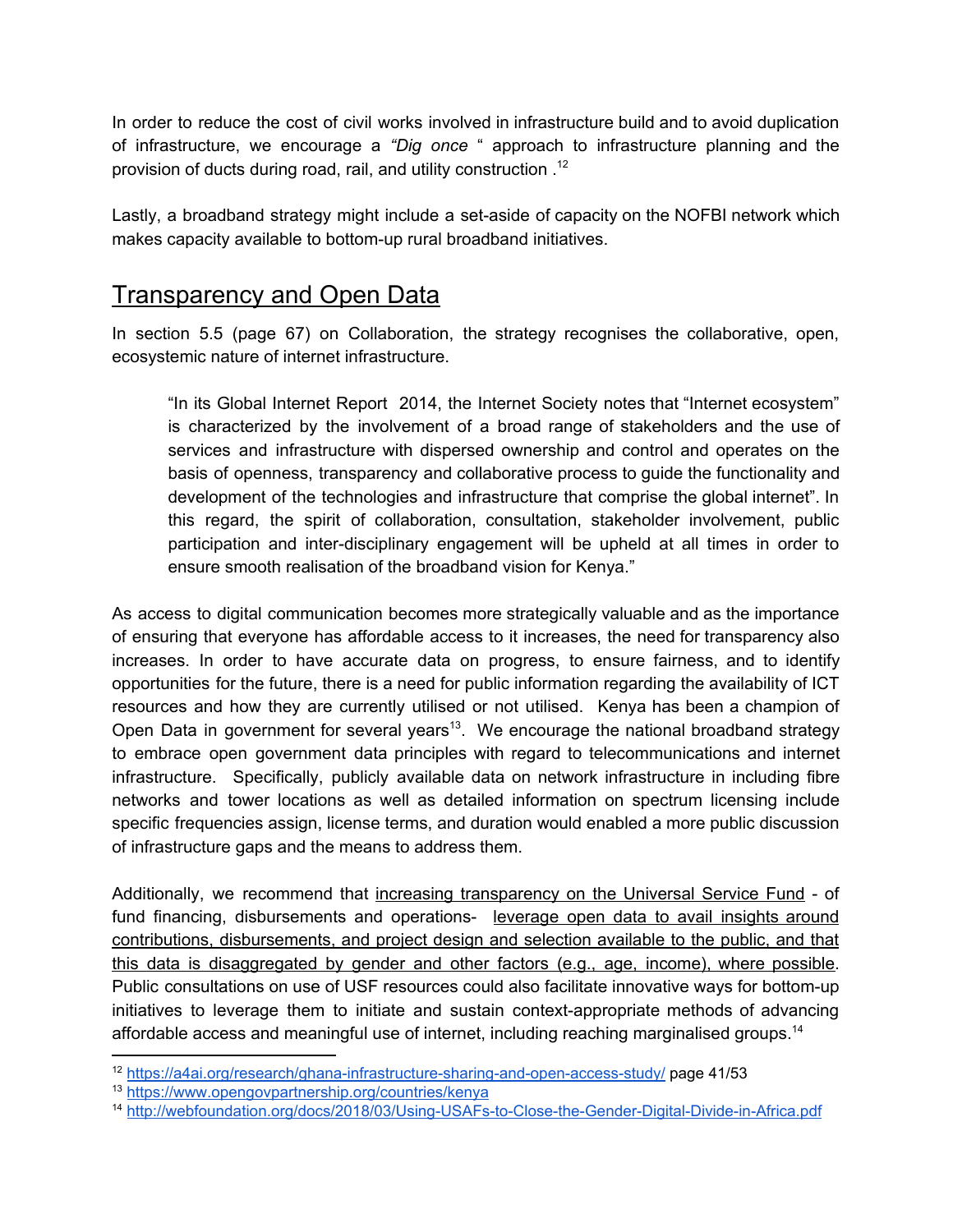Below are a broader set of recommendations beyond those that would directly affect the bottom up model.

# Capacity Building and Innovation

Regarding section 3.4.2 (Opportunities for Improvement) we recommend:

- Re-skilling the existing workforce on emerging technologies, *trends and Open Internet Standards.* 
	- Introduction of courses at higher education institutions that teach and promote the development and use of Open Internet Standards so as to encourage adherence to globally accepted standards in innovation and design of devices or software.
	- Courses can include introduction to Open Internet Standards bodies such as the Internet Engineering Task Force (IETF), the IEEE and the W3C<sup>15</sup>
- Skilling of policymakers as well, through inter-ministerial/agency cooperation, in partnership with private sector and civil society, to ensure that public servants are able to engage and implement recommendations arising from the growing evidence-base of challenges and opportunities to realise this strategy's objectives, and a vibrant digital economy in Kenya overall.
	- This is important for policy, legislative and regulatory coherence, since access to and appropriation of ICTs (broadband and devices) affects all aspects of efficient government service delivery and meaningful engagement of citizens as digitalisation becomes a mainstay of economic, sociocultural and political lives.
- Gender-responsive approaches to capacity building and innovation should be mainstreamed. There are gendered differences in access and meaningful use of ICT devices and internet, as various reports indicate.<sup>16 17</sup>A number of factors compound to create digital gender divides, notably, adverse social norms that prevent women from, eg owning their own devices, lack of time to explore opportunities - owing to the skewed nature of responsibilities women have to bear in their households and in society, income inequalities (with women generally earning less income than men, therefore unlikely to prioritise ownership of devices and internet).
- Support bottom-up capacity building initiatives by groups and organisations working within communities, who are in a strategic position to design, roll out and implement programs that are context-appropriate . Private sector, developmental organisations and government should take a lead from existing initiatives, support the establishment of others, and collaborate with them to sustain and scale capacity building and innovation

<sup>15</sup> OpenStand - <https://open-stand.org/>

<sup>16</sup> <https://www.gsma.com/mobilefordevelopment/resources/mobile-gender-gap-report-2019/>

<sup>17</sup> [http://webfoundation.org/docs/2016/09/WF\\_GR\\_Kenya.pdf](http://webfoundation.org/docs/2016/09/WF_GR_Kenya.pdf)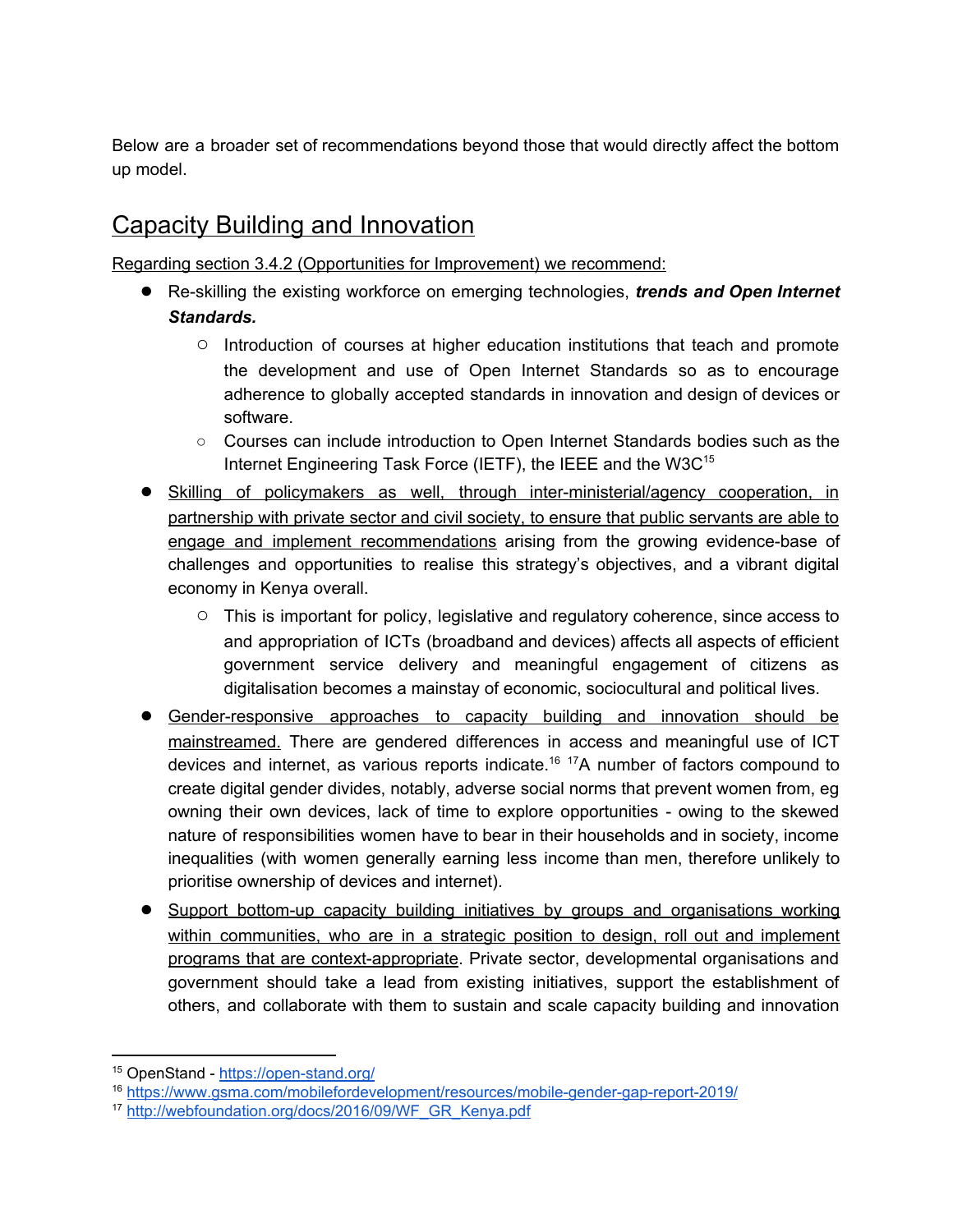that is catalysed by local and unique opportunities and challenges in societies.<sup>18</sup> This approach also has the added benefit of encouraging communities to not only consume but create for the digital ecosystem, for instance, in addressing the gap in relevant content and in local languages, as well as federating research and data collection on impacts of ICTs in communities.

### **Affordability**

Although this is mentioned in various pages of the policy, it is imperative that broadband affordability is anchored in the minimum globally accepted standard ie. entry-level internet available for 2% or less of GNI per capita i.e UN broadband target of "1 for  $2^{n_19}$ .

## **Cyber Security**

Regarding page 42 (Broadband Devices) we recommend the development of a framework for security of IoT devices. This can be guided by reference to existing good practice frameworks such as the Online Trust Alliance's IoT Framework Document<sup>20</sup>.

There is much more that we would like to contribute on cyber-security, encryption and privacy issues related to the National Broadband Strategy however the short timeframe for feedback prevents us from making a more complete submission. We respectfully request an extension to the comment period in order to make a more complete contribution.

We thank you for the opportunity to comment on this strategy.

Nanjira Sambuli for the World Wide Web Foundation [\(](http://www.webfoundation.org/)[www.webfoundation.org](http://www.webfoundation.org/)) and the Alliance for Affordable Internet [\(https://a4ai.org/\)](https://a4ai.org/) <[nanjira.sambuli@webfoundation.org>](mailto:nanjira.sambuli@webfoundation.org)

Ephraim Kenyanito for Article 19 - Regional Office for Eastern Africa (<https://www.article19.org/regional-office/eastern-africa/>) <[ephraim@article19.org>](mailto:ephraim@article19.org)

Carlos Rey-Moreno for the Association for Progressive Communications ([https://apc.org](https://apc.org/)) <[carlos@apc.org](mailto:carlos@apc.org)>

<sup>18</sup> <https://webfoundation.org/digitalskillsfund>

<sup>19</sup> <https://webfoundation.org/2018/01/un-broadband-commission-adopts-new-target-for-affordable-int> <sup>20</sup> Online Trust Alliance

[https://www.internetsociety.org/wp-content/uploads/2018/05/OTA\\_IoT\\_Framework\\_Overview-EN.pdf](https://www.internetsociety.org/wp-content/uploads/2018/05/OTA_IoT_Framework_Overview-EN.pdf)